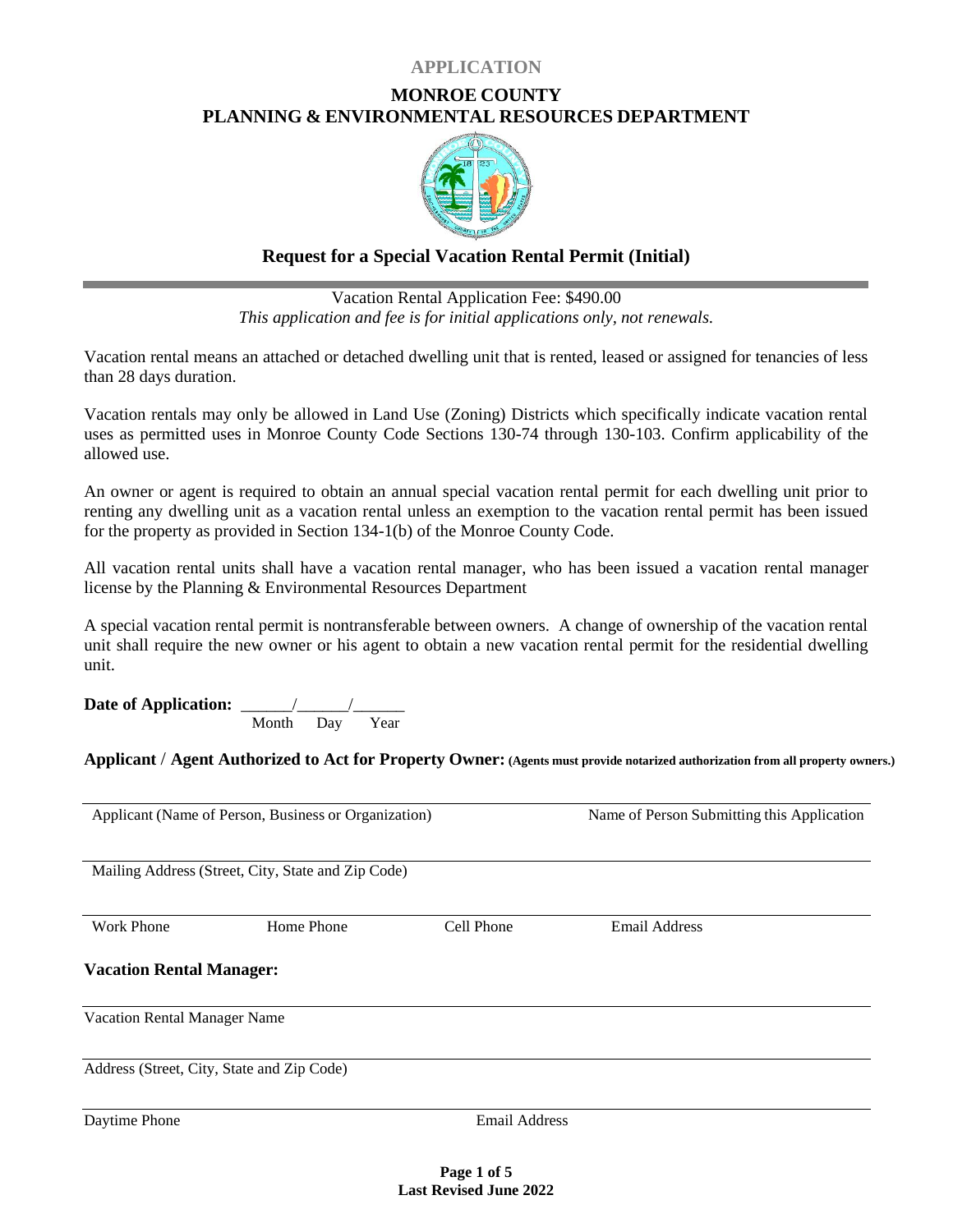# **Legal Description of Property:**

(If in metes and bounds, attach legal description on separate sheet)

| <b>Block</b> | Lot                                               | Subdivision | Key (Island)            |
|--------------|---------------------------------------------------|-------------|-------------------------|
|              | Real Estate (RE) / Parcel ID Number               |             | Alternate Key Number    |
|              | Street Address (Street, City, State and Zip Code) |             | Approximate Mile Marker |

# **Current Land Use (Zoning) District Designation:** \_\_\_\_\_\_\_\_\_\_\_\_\_\_\_\_\_\_\_\_\_\_\_\_\_\_\_\_\_\_\_\_\_\_\_\_\_\_\_\_\_\_\_\_\_\_\_\_

| Zoning districts which may allow vacation rentals                                                                                                                                                                                                                                                                                                                        | Zoning districts which do not allow<br>vacation rentals                                                                                           |
|--------------------------------------------------------------------------------------------------------------------------------------------------------------------------------------------------------------------------------------------------------------------------------------------------------------------------------------------------------------------------|---------------------------------------------------------------------------------------------------------------------------------------------------|
| <b>Commercial Fishing Special Fishing District 16 (CFSD 16 Conch Key)</b><br>[Vacation rental use if a special vacation rental permit is obtained in accordance<br>with section 134-1.]                                                                                                                                                                                  | Airport (A)                                                                                                                                       |
| <b>Destination Resort (DR)</b><br>[Vacation rental use if a special vacation rental permit is obtained in accordance<br>with section 134-1.                                                                                                                                                                                                                              | Conservation (C)                                                                                                                                  |
| IS-V (Improved Subdivision-Vacation Rental District)                                                                                                                                                                                                                                                                                                                     | <b>Commercial Fishing Area (CFA)</b>                                                                                                              |
| <b>Improved Subdivision (IS)</b><br>Vacation rental use is prohibited in all IS districts and sub-districts, except in:<br>(1) IS-V districts (as set forth in section 130-83); and<br>(2) In gated communities that have:<br>a. Controlled access; and<br>b. A homeowner's or property owner's association that expressly regulates<br>or manages vacation rental uses. | <b>Commercial Fishing Residential (CFR)</b>                                                                                                       |
| <b>Maritime Industries (MI)</b>                                                                                                                                                                                                                                                                                                                                          | <b>Commercial Fishing Special Fishing</b>                                                                                                         |
| [Vacation rental use of any nonconforming dwelling units if a special vacation<br>rental permit is obtained under the regulations established in section 134-1.]                                                                                                                                                                                                         | District (except CFSD 16 on Conch Key)                                                                                                            |
| Mixed Use (MU)<br>[Vacation rental use of <i>detached dwelling units</i> is permitted if a special vacation<br>rental permit is obtained under the regulations established in section 134-1.]                                                                                                                                                                            | <b>Commercial Fishing Village (CFV)</b>                                                                                                           |
| Offshore island (OS)<br>[Tourist housing uses that were established (and held valid state public lodging<br>establishment licenses) prior to January 1, 1996. Vacation rental use, of a <i>dwelling</i><br>unit in existence as of January 1, 2000, if a special vacation rental permit is<br>obtained under the regulations established in section 134-1.]              | Industrial (I)                                                                                                                                    |
| <b>Recreational Vehicle (RV)</b><br>[Vacation rental use of nonconforming detached and attached dwelling units<br>constructed prior to February 16, 2011, if a special vacation rental permit is<br>obtained where necessary under the regulations established in section 134-1.]                                                                                        | <b>Improved Subdivision (IS)</b><br>(except in gated communities with<br>controlled access & association which<br>specifically regulates/manages) |
| <b>Suburban Commercial (SC)</b>                                                                                                                                                                                                                                                                                                                                          | <b>Military facilities (M)</b>                                                                                                                    |
| [Vacation rental use of nonconforming detached and attached dwelling units, if a<br>special vacation rental permit is obtained under the regulations established in<br>section 134-1.]                                                                                                                                                                                   |                                                                                                                                                   |
| <b>Suburban Residential (SR)</b>                                                                                                                                                                                                                                                                                                                                         | <b>Mainland Native Area (MN)</b>                                                                                                                  |
| [Vacation rental use if a special vacation rental permit is obtained under the                                                                                                                                                                                                                                                                                           |                                                                                                                                                   |
| regulations established in section 134-1.]                                                                                                                                                                                                                                                                                                                               |                                                                                                                                                   |
| Suburban Residential- limited (SR-L)                                                                                                                                                                                                                                                                                                                                     | Native Area (NA)                                                                                                                                  |
| [Vacation rental use if a special vacation rental permit is obtained under the<br>regulations established in section 134-1.]                                                                                                                                                                                                                                             |                                                                                                                                                   |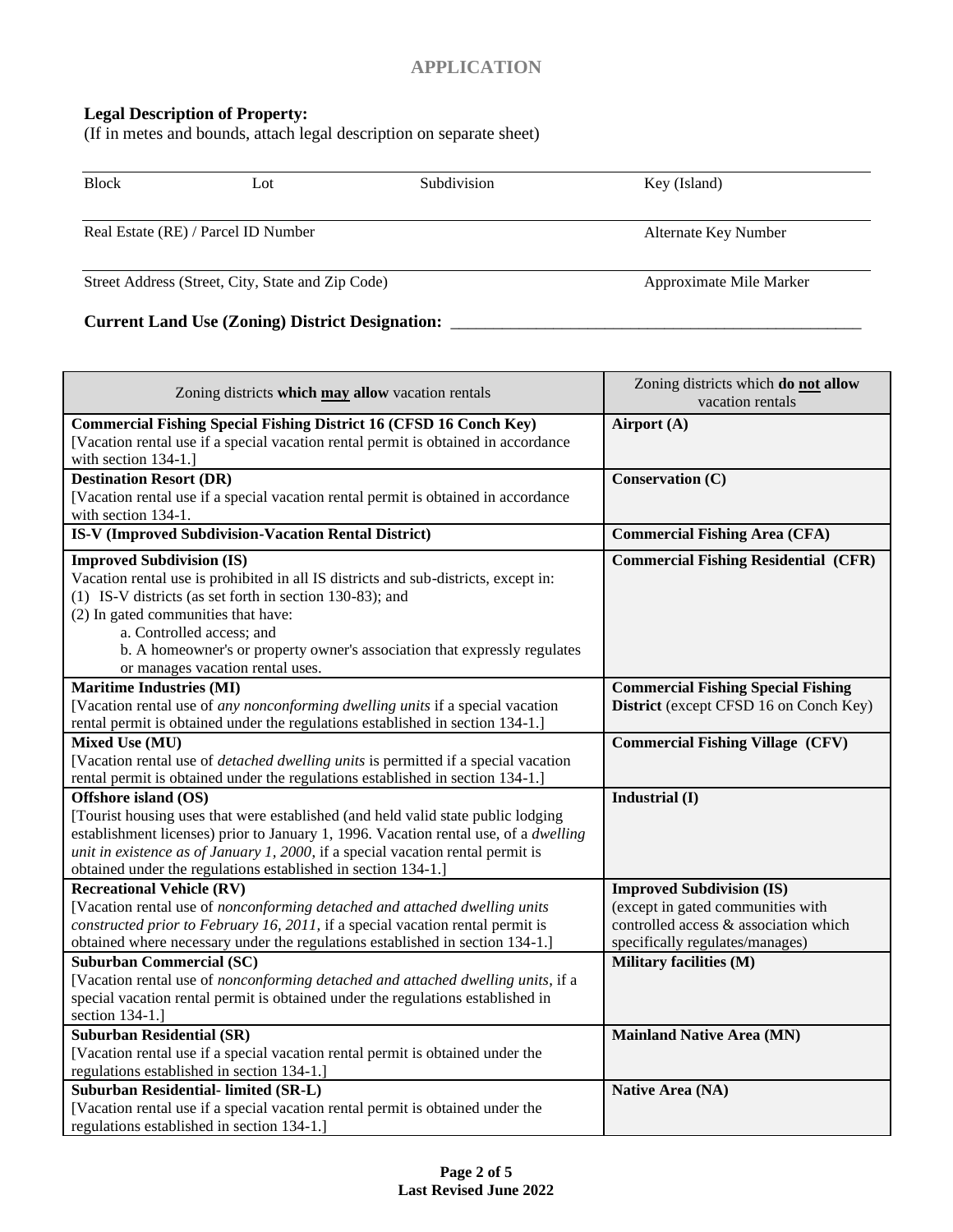| Zoning districts which may allow vacation rentals                                    | Zoning districts which do not allow<br>vacation rentals |
|--------------------------------------------------------------------------------------|---------------------------------------------------------|
| <b>Urban Commercial (UC)</b>                                                         | Park and Refuge (PR)                                    |
| [Vacation rental use of nonconforming detached and attached dwelling units if a      |                                                         |
| special vacation rental permit is obtained under the regulations established in      |                                                         |
| section 134-1.]                                                                      |                                                         |
| <b>Urban Residential (UR)</b>                                                        | <b>Sparsely Settled (SS)</b>                            |
| [Vacation rental use if a special vacation rental permit is obtained under the       |                                                         |
| regulations established in section 134-1.]                                           |                                                         |
| <b>Urban Residential Mobile Home (URM)</b>                                           | Urban Residential Mobile Home (URM)                     |
| Tourist housing uses, including vacation rental uses, are prohibited except in gated | (except in gated communities with                       |
| communities that have:                                                               | controlled access & association which                   |
| a. Controlled access; and                                                            | specifically regulates/manages)                         |
| b. A homeowner's or property owner's association that expressly regulates            |                                                         |
| or manages vacation rental uses                                                      |                                                         |
| Urban Residential Mobile Home -Limited (URM-L)                                       | Urban Residential Mobile Home -                         |
| Tourist housing uses, including vacation rental uses, are prohibited except in gated | Limited (URM-L)                                         |
| communities that have:                                                               | (except in gated communities with                       |
| a. Controlled access; and                                                            | controlled access & association which                   |
| b. A homeowner's or property owner's association that expressly regulates            | specifically regulates/manages)                         |
| or manages vacation rental uses                                                      |                                                         |
|                                                                                      | Commercial 1 (C1)                                       |
|                                                                                      | Commercial $2(C2)$                                      |

## **All of the following must be submitted in order to have a complete application submittal:**

(Please check as you attach each required item to the application)

|          | Complete vacation rental application (unaltered and unbound)                                                                                                                                      |
|----------|---------------------------------------------------------------------------------------------------------------------------------------------------------------------------------------------------|
| $\Box$   | <b>Correct fee</b> (check or money order to Monroe County Planning & Environmental Resources)                                                                                                     |
| $\Box$   | <b>Current Property Record Card(s) from the Monroe County Property Appraiser</b>                                                                                                                  |
| $\Box$   | <b>Proof of ownership</b> (i.e. Warranty Deed)                                                                                                                                                    |
| $\Box$   | Photograph of dwelling unit from adjacent roadway                                                                                                                                                 |
| $\Box$   | <b>Floor plan of dwelling unit</b> (showing square footage, building layout and types of rooms)                                                                                                   |
| $\Box$   | Site Plan (including all property lines, structures, drives and parking spaces)                                                                                                                   |
| $\Box$   | <b>Current and valid Monroe County Business Tax</b>                                                                                                                                               |
| ⊔        | Current and valid Florida Department of Revenue Certificate of Registration (issued pursuant to<br>Chapter 212, Florida Statutes)                                                                 |
| ப        | Current and valid Florida Department of Business and Professional Regulation license (issued<br>pursuant to Chapter 509, Florida Statutes)                                                        |
| $\Box$   | Current and valid federal tax identification number                                                                                                                                               |
| ⊔        | Approved Florida Department of Health or Florida Department of Environmental Protection<br>inspection or certification of the adequacy of the sewage disposal system for use as a vacation rental |
| $\sqcup$ | Current and valid Special Vacation Rental Manager License (or copy of application for license)                                                                                                    |
| $\Box$   | Copy of completed "Tenants Agreement" (please see attachment)                                                                                                                                     |
|          | Copy of completed "Notice of Vacation Rental Use" (please see attachment)                                                                                                                         |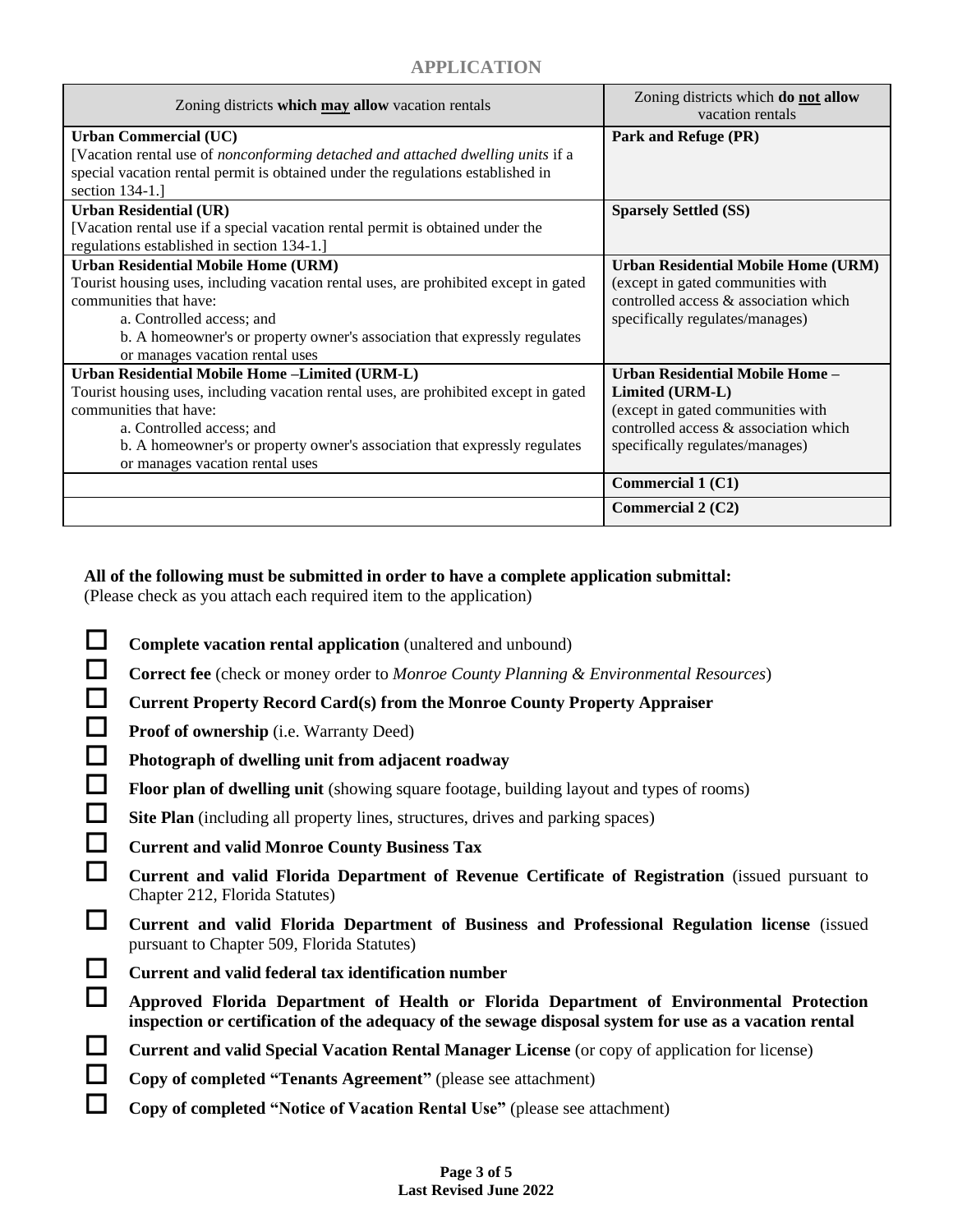# **APPLICATION**



 **Proof that the completed "Notice of Vacation Rental Use" and "Tenants Agreement" were sent by certified return mail to all property owners located within 300 feet of the property on which the dwelling unit is situated, not less than 30 days prior to the date of approval of the application** (This list should be compiled from the current tax rolls of the Monroe County Property Appraiser. In the event that a condominium development is within the 300 foot radius, each unit owner must be included) Provide receipt(s) from the post office with the date and time stamp.

 **An approved inspection report from the Office of the Fire Marshal verifying compliance with NFPA Life Safety Code 101**

#### **If applicable, the following must be submitted in order to have a complete application submittal:**

**Notarized Agent Authorization Letter** (note: authorization is needed from all owner(s) of the subject property)

Is there a pending code enforcement proceeding involving all or a portion of the parcel proposed for development:

|  |  | $\Box$ Yes $\Box$ No Code Case file # | Describe the enforcement proceedings and if this |  |
|--|--|---------------------------------------|--------------------------------------------------|--|
|--|--|---------------------------------------|--------------------------------------------------|--|

\_\_\_\_\_\_\_\_\_\_\_\_\_\_\_\_\_\_\_\_\_\_\_\_\_\_\_\_\_\_\_\_\_\_\_\_\_\_\_\_\_\_\_\_\_\_\_\_\_\_\_\_\_\_\_\_\_\_\_\_\_\_\_\_\_\_\_\_\_\_\_\_\_\_\_\_\_\_\_\_\_\_\_\_\_\_\_\_\_\_ \_\_\_\_\_\_\_\_\_\_\_\_\_\_\_\_\_\_\_\_\_\_\_\_\_\_\_\_\_\_\_\_\_\_\_\_\_\_\_\_\_\_\_\_\_\_\_\_\_\_\_\_\_\_\_\_\_\_\_\_\_\_\_\_\_\_\_\_\_\_\_\_\_\_\_\_\_\_\_\_\_\_\_\_\_\_\_\_\_\_

application is being submitted to correct the violation:

The applicant/owner hereby acknowledges and agrees that any staff discussions or negotiations about conditions of approval are preliminary only, and are not final, nor are they the specific conditions or demands required to gain approval of the application, unless the conditions or demands are actually included in writing in the final development order or the final denial determination or order.

By signing this application, the owner of the subject property authorizes the Monroe County Planning & Environmental Resources staff to conduct all necessary site visits and inspections on the subject property.

#### **If deemed necessary, the Planning & Environmental Resources Department reserves the right to request additional information.**

\* \* \* \* \* \* \* \* \* \*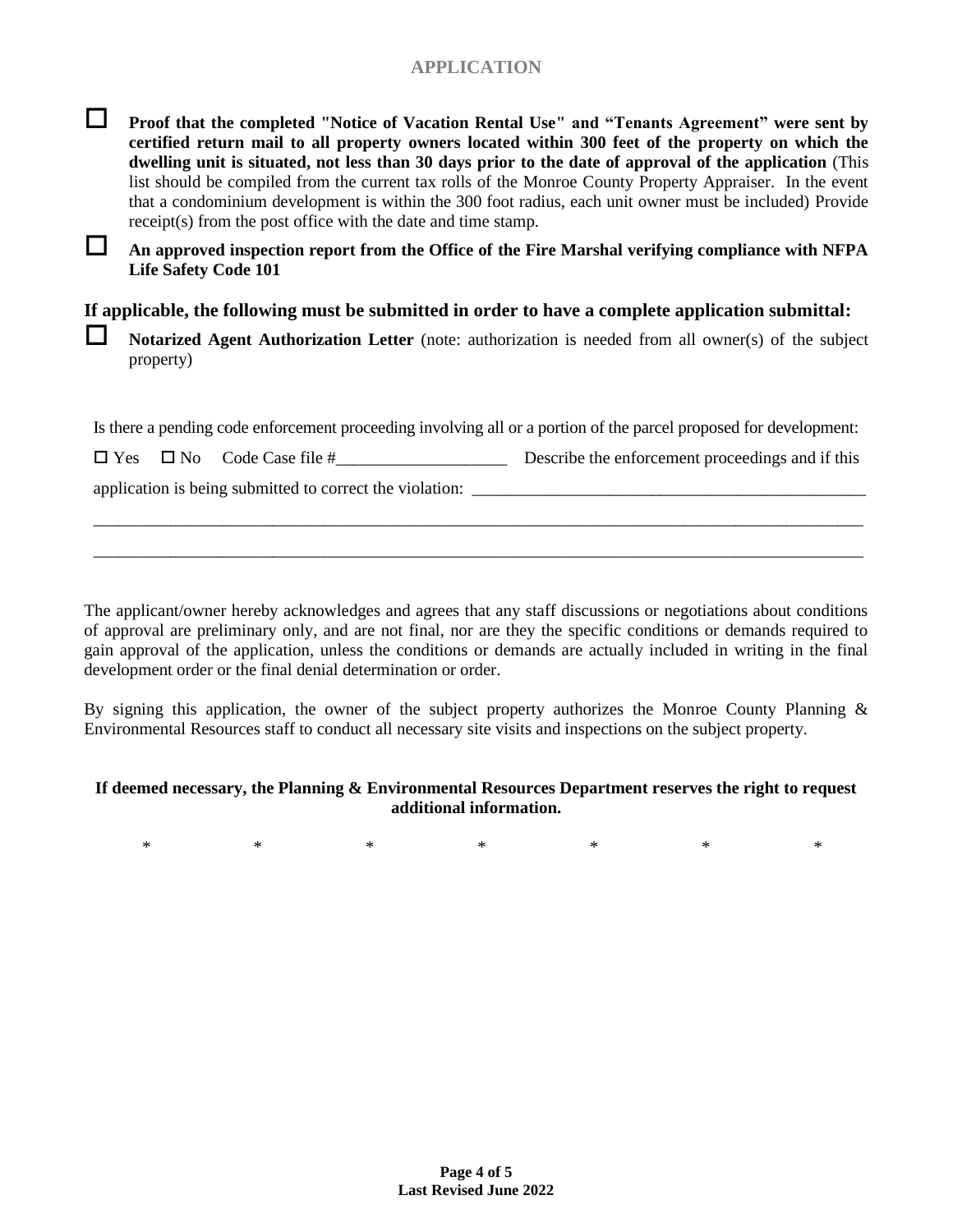## **APPLICATION**

**I certify that all provisions and regulations set forth in Monroe County Code, Vacation rental uses, shall be met.**

**I certify that I am familiar with the information contained in this application, and that to the best of my knowledge such information is true, complete and accurate.**

**I grant the Monroe County Code Compliance Department the right to inspect the premises of the vacation rental unit prior to the issuance of the special vacation rental permit and at any other time after issuance of the permit to determine compliance with the county land development regulations.**

I, the Applicant, certify that I am familiar with the information contained in this application, and that to the best of my knowledge such information is true, complete and accurate.

| <b>Signature of Applicant:</b>                                                                                                                                      |  |
|---------------------------------------------------------------------------------------------------------------------------------------------------------------------|--|
|                                                                                                                                                                     |  |
|                                                                                                                                                                     |  |
|                                                                                                                                                                     |  |
| (TYPE OF ID PRODUCED) as identification.                                                                                                                            |  |
| Signature of Notary Public, State of Florida                                                                                                                        |  |
| Print, Type or Stamp Commissioned Name of Notary Public<br>My commission expires:                                                                                   |  |
|                                                                                                                                                                     |  |
| <b>Printed Name of Manager:</b>                                                                                                                                     |  |
| Sworn to and subscribed before me this ______ day of ___________________________, 20_______,<br>by means of $\Box$ physical presence or $\Box$ online notarization, |  |
|                                                                                                                                                                     |  |
| as identification.<br>(TYPE OF ID PRODUCED)                                                                                                                         |  |
| Signature of Notary Public, State of Florida                                                                                                                        |  |
| Print, Type or Stamp Commissioned Name of Notary Public<br>My commission expires:                                                                                   |  |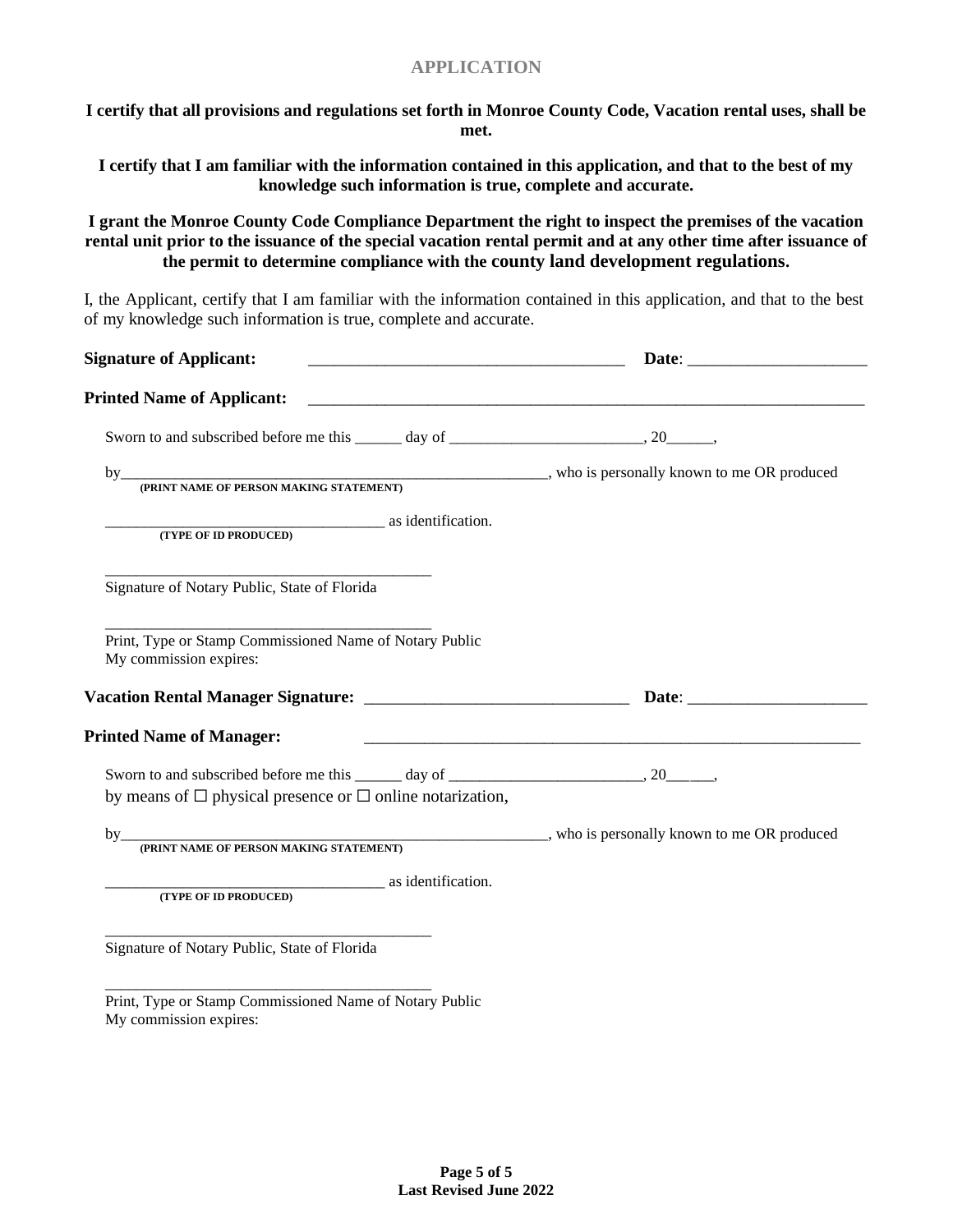## **NOTICE OF VACATION RENTAL USE**

## **MONROE COUNTY PLANNING & ENVIRONMENTAL RESOURCES DEPARTMENT**

#### **NOTICE OF VACATION RENTAL USE APPLICATION**

The following information is regarding a special vacation rental permit application for the following property.

You have the right to appeal a decision to approve or deny this special vacation rental permit to the Planning Commission within 30 days under Monroe County Code. You may have other rights that Monroe County cannot enforce. Review of a special vacation rental permit application by Monroe County will consider the existence of valid private deed restrictions, restrictive covenants or other restrictions of record which may prohibit the use of the dwelling unit for vacation rental purposes. You may wish to consult an attorney concerning these private rights.

The Monroe County Planning Department may be contacted at (305)289-2500

#### **Legal Description of Property:**

(If in metes and bounds, attach legal description on separate sheet)

| <b>Block</b>                    | Lot                                                | Subdivision          | Key                                               |
|---------------------------------|----------------------------------------------------|----------------------|---------------------------------------------------|
|                                 | Real Estate (RE) / Parcel ID Number                |                      |                                                   |
|                                 | Street Address (Street, City, State and Zip Code)  |                      |                                                   |
|                                 | <b>Applicant/Property Owner:</b>                   |                      |                                                   |
| Property Owner (Name/Entity)    |                                                    |                      | Contact Person (If Different Than Property Owner) |
|                                 | Mailing Address (Street, City, State and Zip Code) |                      |                                                   |
| Daytime Phone/Evening Phone     |                                                    | <b>Email Address</b> |                                                   |
| <b>Vacation Rental Manager:</b> |                                                    |                      |                                                   |
|                                 | Vacation Rental Manager Name                       |                      |                                                   |
|                                 | Address (Street, City, State and Zip Code)         |                      |                                                   |
| Daytime Phone/Evening Phone     |                                                    | <b>Email Address</b> |                                                   |
|                                 |                                                    |                      |                                                   |

If necessary, please attach additional sheets with names of any other vacation rental managers, agents, caretakers and/or owners of the dwelling unit.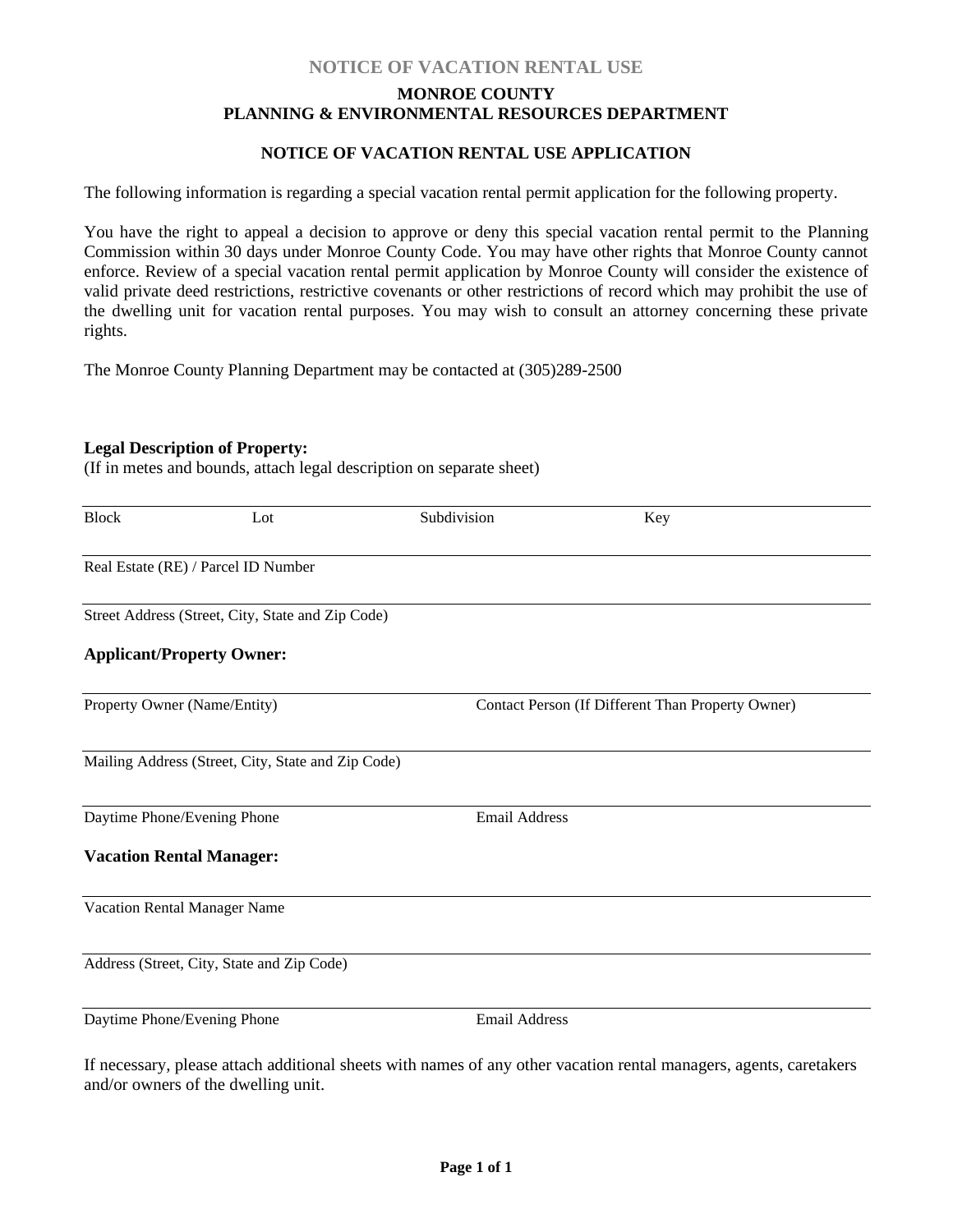#### **TENANT'S AGREEMENT**

#### **SPECIAL VACATION RENTAL PERMIT REGULATIONS AND CONDITIONS TENANT'S AGREEMENT**

#### **Legal Description of Property:**

(If in metes and bounds, attach legal description on separate sheet)

| <b>Block</b> | Lot                                 | Subdivision | Key |  |
|--------------|-------------------------------------|-------------|-----|--|
|              | Real Estate (RE) / Parcel ID Number |             |     |  |

Street Address (Street, City, State and Zip Code)

- 1) No more than one motorized watercraft, including a jet ski or wave runner, shall be allowed at each vacation rental unit. The watercraft may be moored at either an existing on-site docking facility or stored on a trailer in an approved parking space.
- 2) Vehicles, watercraft and trailers shall not be placed on the street or in yards. All vehicles, watercraft and boat trailers must be parked or stored off-street in parking spaces specifically designated and approved in the special vacation rental permit. One vehicle parking space shall be required per bedroom or efficiency unit and one boat trailer space per vacation rental unit.
- 3) No boat docked at a vacation rental property shall be chartered to a person other than registered guests of the vacation rental unit or used for live-aboards, sleeping or overnight accommodations. In addition, recreation vehicles shall not be used for sleeping or overnight accommodations at the vacation rental unit.
- 4) Occupants shall be prohibited from making excessive or boisterous noise in or about any residential dwelling unit at all times. Noise, that is audible beyond the boundaries of the residential dwelling unit, shall be prohibited between the hours of 10:00 p.m. and 8:00 a.m. weekdays and 11:00 p.m. and 9:00 a.m. on weekends.
- 5) All trash and debris on the vacation rental property must be kept in covered trash containers. Each vacation rental unit must be equipped with at least four covered trash containers for such purpose. Owners must post, and occupants must comply with, all trash and recycling schedules and requirements applicable to the vacation rental unit. Trash containers must not be placed by the street for pick-up until 6:00 p.m. the night before pick-up and must be removed from the area by the street by 6:00 p.m. the next day.
- 6) A tenant's agreement to the forgoing rules and regulations must be made a part of each and every lease under F.S. § 509.01 for any vacation rental unit subject to the provisions of this section. These vacation rental regulations governing tenant conduct and use of the vacation rental unit shall be prominently posted within each dwelling unit subject to the provisions of this section along with the warning that violations of any of the vacation rental regulations constitutes a violation of this Code subject to fines or punishable as a second degree misdemeanor and is also grounds for immediate termination of the lease and eviction from the leased premises and criminal penalties under F.S. § 509.151 ("defrauding an innkeeper"), F.S. § 509.141 ("ejection of undesirable guests"), F.S. § 509.142 ("conduct on premises) or F.S. § 509.143 ("disorderly conduct on premises, arrest").
- 7) The owner or agent shall require a lease to be executed with each vacation rental use of the property and maintain a guest and vehicle register listing all vacation rental occupants' names, home addresses, telephone numbers, vehicle license plate and watercraft registration numbers. Each lease and this register shall be kept by the vacation rental manager and available for inspection by county code enforcement personnel during business hours.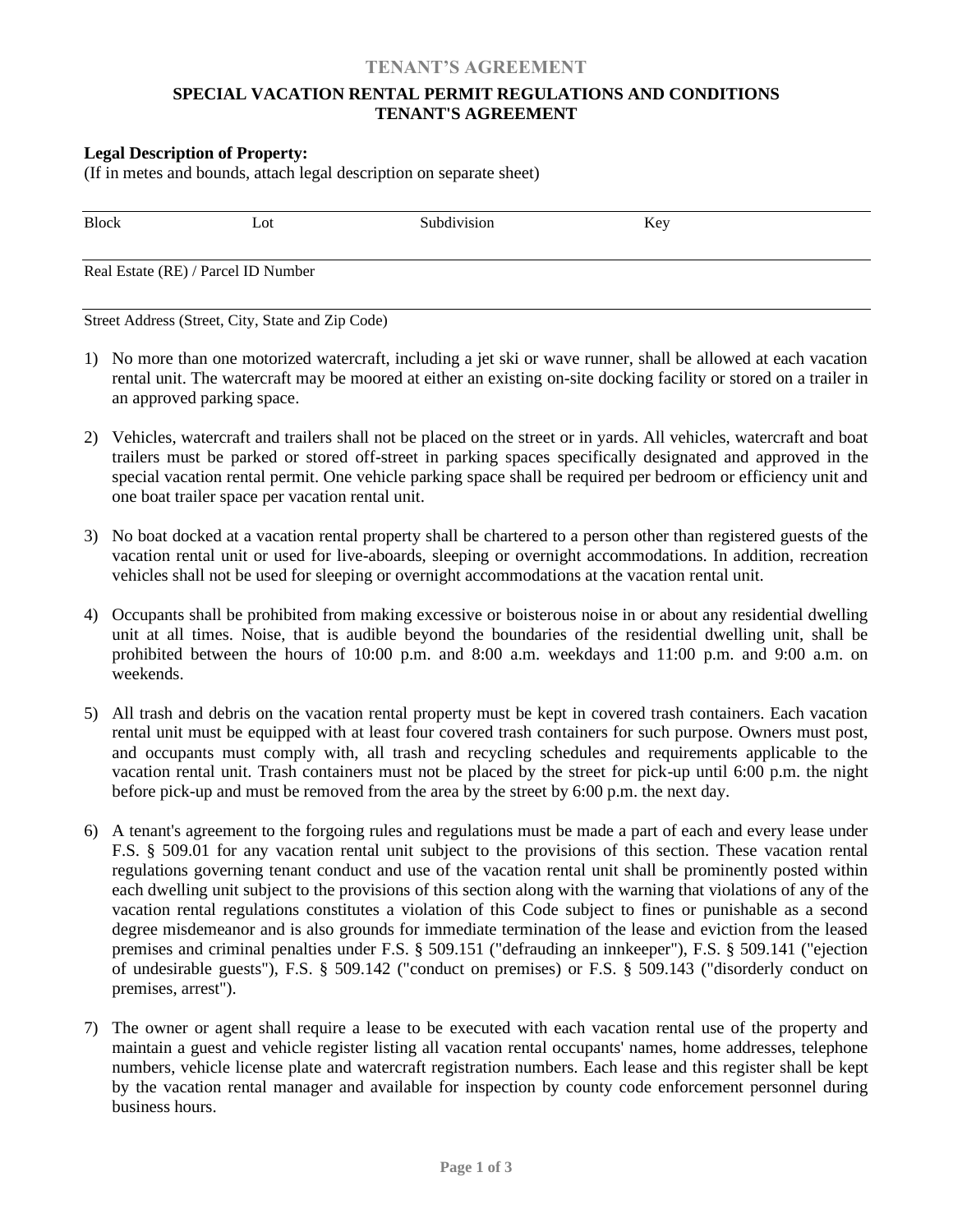## **TENANT'S AGREEMENT**

- 8) Vacation rental units must be registered, licensed and meet all applicable state requirements contained in F.S. Ch. 212 (Florida Tax and Revenue Act) and F.S. Ch. 509 (Public Lodging Establishments) as implemented by the Florida Administrative Code, as may be amended.
- 9) The vacation rental use must comply with all State of Florida Department of Health and State of Florida Department of Environmental Protection standards for wastewater treatment and disposal.
- 10) All vacation rental units shall have a vacation rental manager, who has been issued a vacation rental manager license by the planning department. The vacation rental manager shall reside within and be licensed for that section of the county (Upper, Middle, and Lower Keys) where the vacation rental unit is located and be available 24 hours per day, seven days a week for the purpose of promptly responding to complaints regarding conduct or behavior of vacation rental occupants or alleged violations of this section. Any change in the vacation rental manager shall require written notification to the planning department and notification by certified return mail to property owners within 300 feet of the subject dwelling.
- 11) Complaints to the vacation rental manager concerning violations by occupants of vacation rental units to this section shall be responded to within one hour. The neighbor who made the complaint shall be contacted by telephone or in person and informed as to the results of the actions taken by the manager. A record shall be kept of the complaint and the manager's response for a period of at least three months after the incident, which shall be available for inspection by the county code enforcement department during business hours.
- 12) The name, address, and telephone number of the vacation rental manager, the telephone number of county code enforcement department and the number of the special vacation rental permit shall be posted and visible from the front property line of the vacation rental unit.
- 13) The tenants' agreement with the rules of conduct shall be posted in a conspicuous location in each vacation rental unit.
- 14) Review of this permit did not consider the existence of valid private deed restrictions, restrictive covenants or other restrictions of record which may otherwise legally prohibit the use of the dwelling unit for vacation rental purposes.

#### VIOLATION WARNING

Violations of any of the vacation rental regulations constitutes a violation of Monroe County Code punishable as a second degree misdemeanor and is also grounds for immediate termination of the lease and eviction from the leased premises and criminal penalties under Florida Statutes §509.151 ("Defrauding an Innkeeper"), §509.141 ("Ejection of Undesirable Guests"), §509.142 ("Conduct on Premises) or §509.143 (Disorderly Conduct on Premises, Arrest").